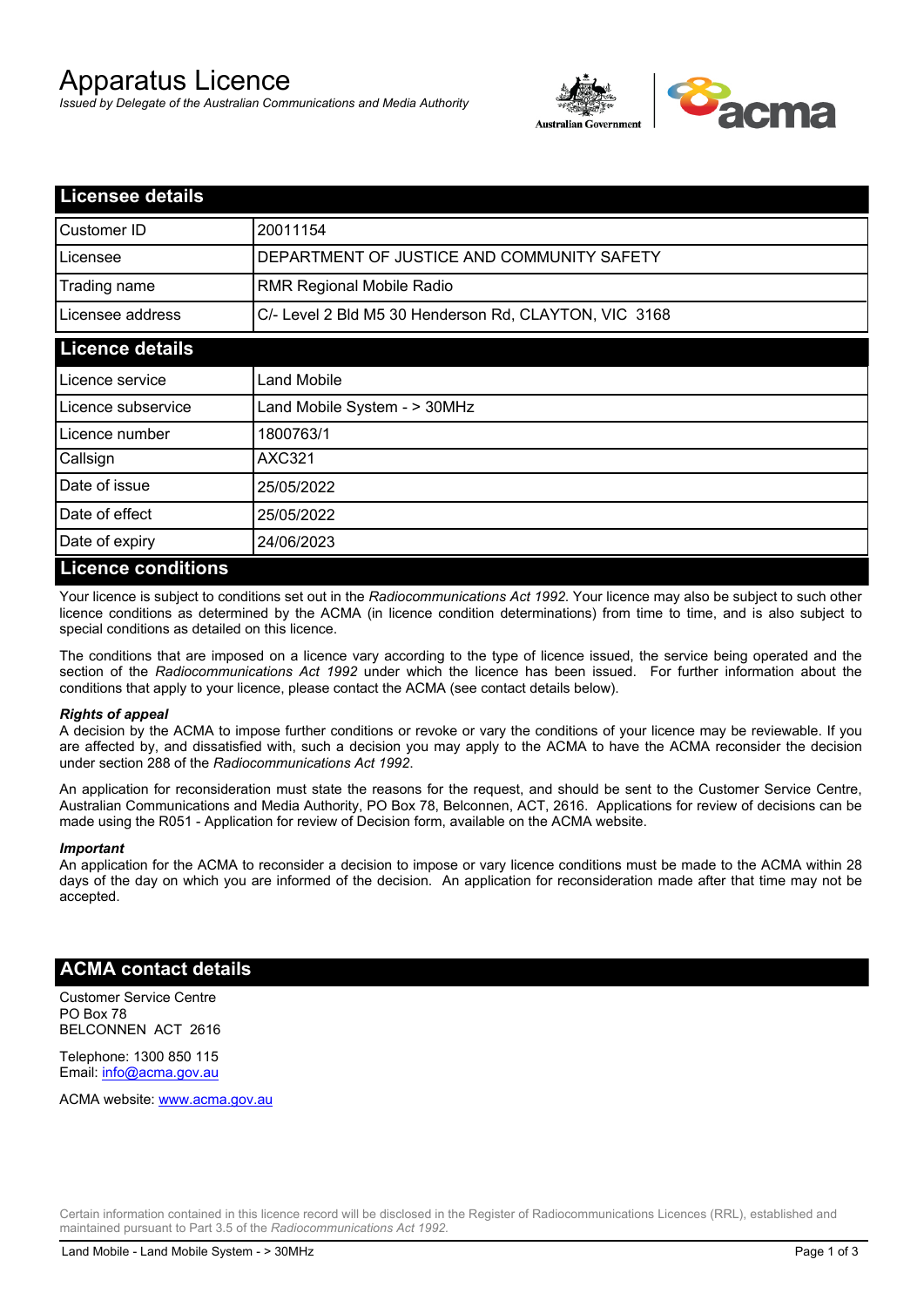## **Advisory Notes applying to licence no.: 1800763/1**

Conditions applicable to the operation of Land Mobile System station(s) authorised under this licence can be found in the Radiocommunications Licence Conditions (Apparatus Licence) Determination and the Radiocommunications Licence Conditions (Land Mobile Licence) Determination. Copies of these determinations are available from the ACMA and from the ACMA home page (www.acma.gov.au).